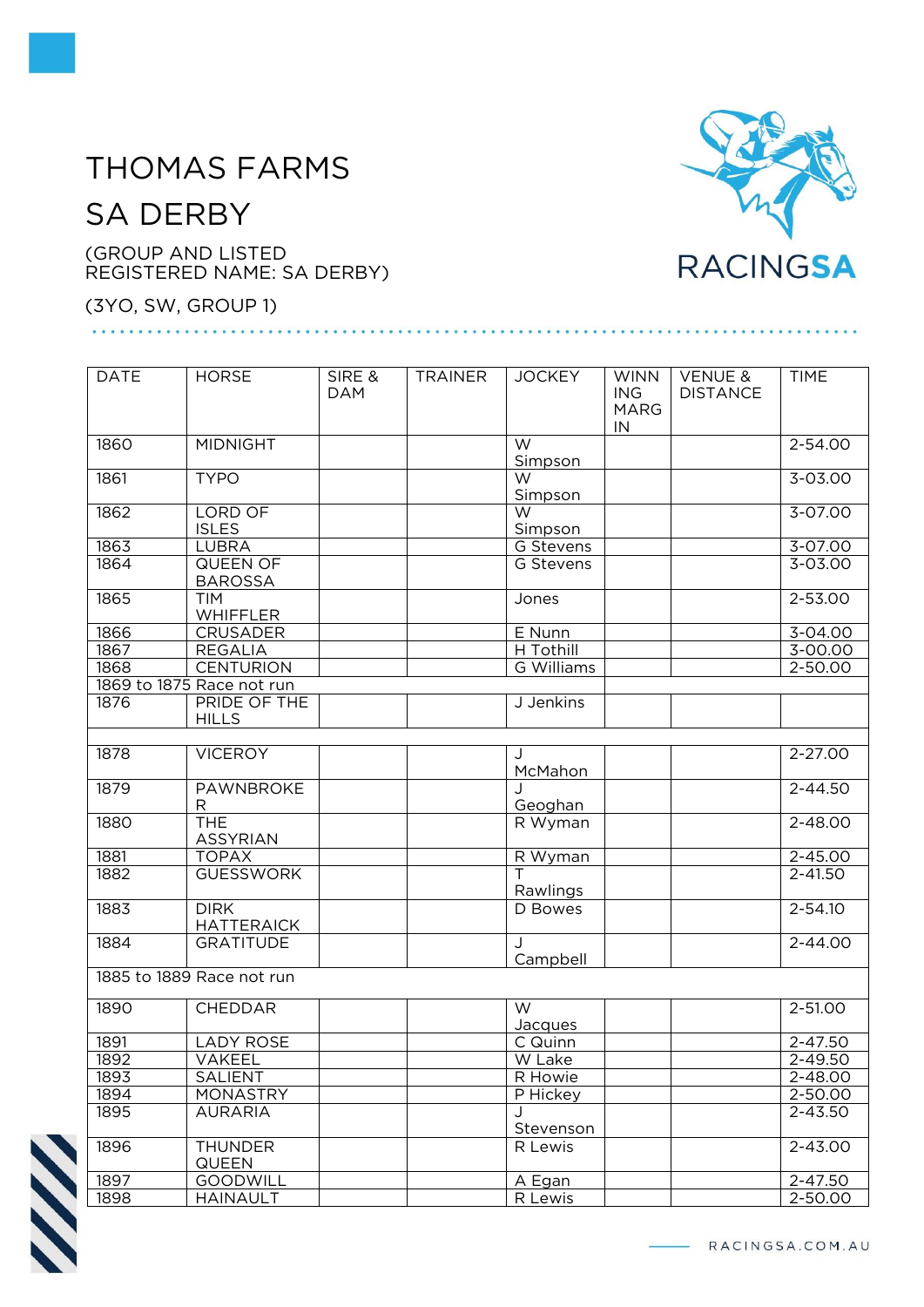| 1899         | <b>GUNGA DIN</b>                   |            | E                                   |                  | $2 - 45.50$ |
|--------------|------------------------------------|------------|-------------------------------------|------------------|-------------|
| 1900         | <b>MILTIADES</b>                   |            | Hodgkins<br>W H Ross                |                  | 2-48.50     |
| 1901         | <b>RITUALIST</b>                   |            | W Powell                            |                  | $2 - 48.50$ |
|              |                                    |            |                                     |                  |             |
| 1902         | <b>RIENZI</b>                      |            | W H Ross                            |                  | 2-40.00     |
| 1903         | F.J.A.                             |            | W H Ross                            |                  | $2 - 42.40$ |
| 1904         | <b>GANYMEDES</b>                   |            | R Rogrs                             |                  | 2-45.00     |
| 1905         | <b>TORAH</b>                       |            | A<br>Anderson                       |                  | $2 - 47.30$ |
| 1906         | <b>KISMET</b>                      |            |                                     |                  | 2-45.00     |
| 1907         | <b>PALOTTA</b>                     |            | Matthews<br>W Kaeson                |                  | 2-50.00     |
| 1908         | <b>TIERCEL</b>                     |            | R Lewis                             |                  | $2 - 51.00$ |
| 1909         | THE GREEK                          |            | R Lewis                             |                  | $2 - 53.70$ |
|              |                                    |            |                                     |                  |             |
| 1910<br>1911 | <b>SERGIUS</b>                     |            | O Osborn<br>$\overline{\mathsf{W}}$ |                  | 2-39.70     |
|              | <b>SANSKRIT</b>                    |            | Foulsham                            |                  | $2 - 41.50$ |
| 1912         | <b>PURINGA</b>                     |            | J O'Brien                           |                  | 2-38.50     |
| 1913         | <b>KIDALTON</b>                    |            | J Killorn                           |                  | 2-39.70     |
| 1914         | <b>FIDELIO</b>                     |            | W Evans                             |                  | 2-39.30     |
| 1915         | PERAMBULAT                         |            | J                                   |                  | $2 - 36.70$ |
|              | Е                                  |            | Hopwood                             |                  |             |
| 1916         | <b>NEVKA</b>                       |            | H Reddan                            |                  | $2 - 39.00$ |
| 1917         | <b>COSMOS</b>                      |            | F Blake                             |                  | $3 - 37.70$ |
| 1918         | <b>STAGEGIRL</b>                   |            | F Blake                             |                  | 2-36.00     |
| 1919         | <b>LORD SETAY</b>                  |            |                                     |                  | 2-37.50     |
|              |                                    |            | Hopwood                             |                  |             |
| 1920         | <b>POGONATUS</b>                   |            | J Sing                              |                  | 2-41.00     |
| 1921         | <b>LEON</b>                        |            | C Perkins                           |                  | $2 - 37.70$ |
| 1922         |                                    |            |                                     |                  | $2 - 38.70$ |
|              | <b>BURNISHED</b>                   |            | H Reddan                            |                  |             |
| 1923         | <b>KING OF</b><br><b>MIRTH</b>     |            | Hopwood                             |                  | 2-40.00     |
| 1924         | <b>WYCHERLEY</b>                   |            | A Cooper                            |                  | $2 - 38.00$ |
| 1925         | <b>EDTHOLTON</b>                   |            | F.                                  |                  | 2-36.00     |
|              |                                    |            | Cameron                             |                  |             |
| 1926         | <b>PINENDA</b>                     |            | $\mathsf{R}$                        |                  | 2-37.30     |
|              |                                    |            | Medhurst                            |                  |             |
| 1927         | MARCO POLO                         |            | J Winks                             |                  | $2 - 36.00$ |
| 1928         | MOUNT OF                           |            | H Badger                            |                  | 2-37.00     |
| 1929         | <b>OLIVES</b><br><b>HOT SPRING</b> |            | C Selby                             |                  | $2 - 36.30$ |
|              |                                    |            |                                     |                  |             |
| 1930         | <b>INDUNA</b>                      |            | P Slattery                          |                  | 2-39.00     |
| 1931         | OPERA KING                         |            | R Fuller                            |                  | 2-34.70     |
| 1932         | <b>TRAVERSE</b>                    |            | G M                                 |                  | 2-37.50     |
|              |                                    |            | Patterson                           |                  |             |
| 1933         | <b>YULTEWIRRA</b>                  |            | E Baxter                            |                  | 2-28.50     |
| 1934         | <b>ALINURA</b>                     |            | C Boon                              |                  | 2-33.50     |
| 1935         | <b>BEAMISH BOY</b>                 |            | H Bastian                           |                  | $2 - 33.50$ |
| 1936         | <b>BRAVE LAD</b>                   |            | N Scanlon                           |                  | 2-34.50     |
| 1937         | <b>HOLDEN HILL</b>                 |            | R<br>Medhurst                       |                  | $2 - 36.30$ |
| 1938         | <b>TEMPEST</b>                     |            | $\mathsf{R}$                        |                  | 2-36.50     |
|              |                                    |            | Medhurst                            |                  |             |
| 1939         | LUSSON                             |            | G Mules                             | Morp 2400        | 2-35.00     |
| 1940         | <b>MAXINGS</b>                     | I Reid     | R                                   | Morp 2400        | $2 - 32.50$ |
|              |                                    |            | Medhurst                            |                  |             |
| 1941         | LADMOND                            | G R Jesser | R                                   | <b>Morp 2400</b> | $2 - 38.70$ |
|              |                                    |            | Medhurst                            |                  |             |
|              | 1942 to 1943 Race not run          |            |                                     |                  |             |
| 1944         | <b>BLUENOR</b>                     | H Butler   | H Bastian                           | Morp 2400        | 2-36.70     |
| 1945         | <b>DAUNTLESS</b>                   | J M Brett  | J Cowie                             | Morp 2400        | 2-38.70     |
| 1946         | CONSERVAT                          | J M Brett  | L Armfield                          | Morp 2400        | 2-36.00     |
|              | <b>OR</b>                          |            |                                     |                  |             |
|              | <b>BASAMA</b>                      | H Butler   | S Dodd                              | Morp 2400        | 2-32.50     |
| 1947         |                                    |            |                                     |                  |             |

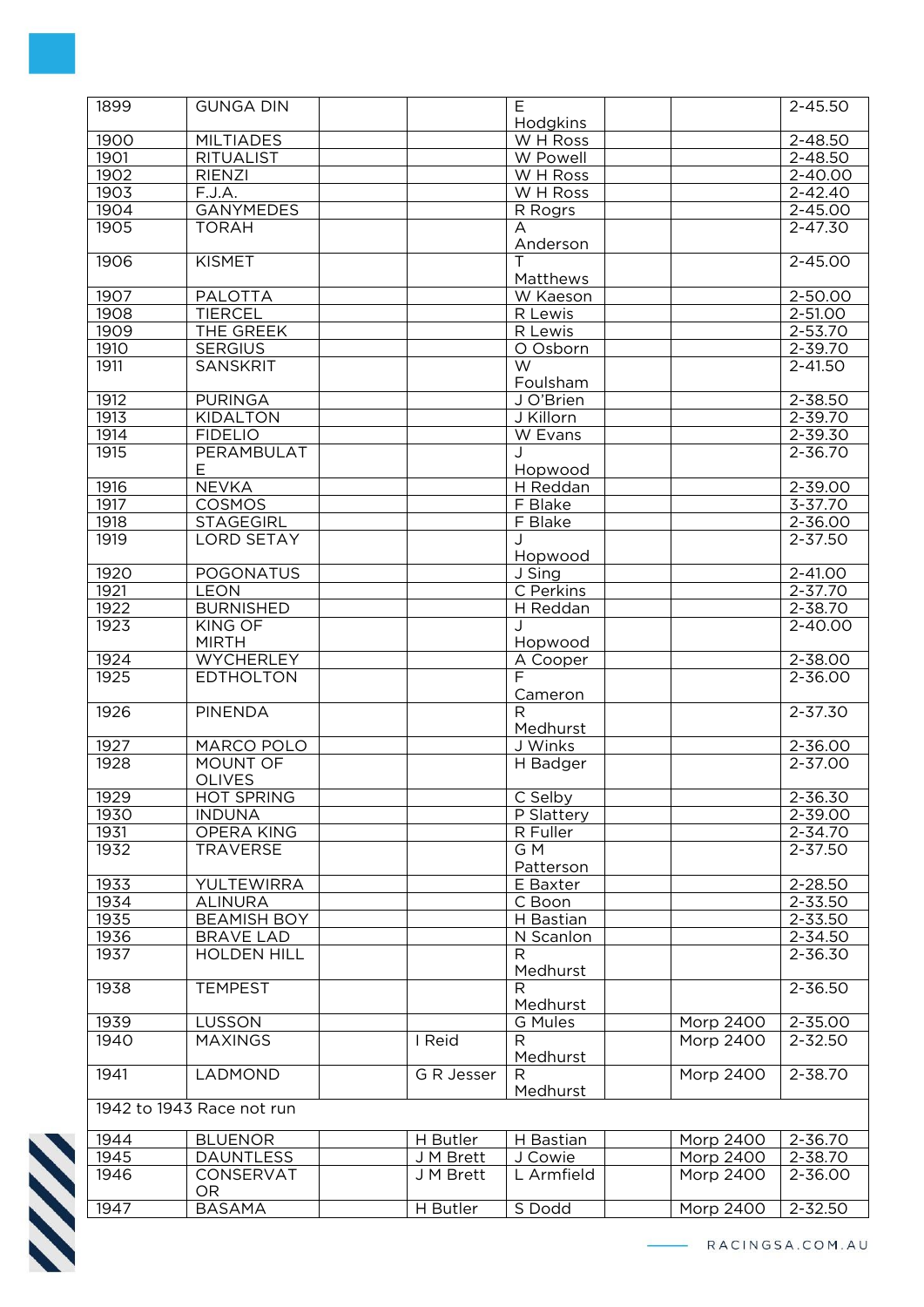| 1948 | <b>IDLE BANTER</b>             |                                     | J A<br>Hawthorn          | S Dodd                           |                      | Morp 2400        | 2-35.50     |
|------|--------------------------------|-------------------------------------|--------------------------|----------------------------------|----------------------|------------------|-------------|
| 1949 | <b>GLENVUE</b>                 |                                     | Ab<br>Macdonal<br>d      | L O'Brien                        |                      | <b>Morp 2400</b> | $2 - 34.00$ |
| 1950 | <b>TOAST</b><br><b>MASTER</b>  |                                     | N J Plews                | S Dodd                           |                      | <b>Morp 2400</b> | 2-46.00     |
| 1951 | <b>BEAU</b><br>CAVALIER        |                                     | G Scholl                 | R<br>Medhurst                    |                      | Morp 2400        | 2-36.00     |
| 1952 | WINEMAKER                      |                                     | N J Plews                | Bill<br>Stocker                  |                      | Morp 2400        | 2-35.50     |
| 1953 | <b>JOVIAL</b><br><b>SCOTT</b>  |                                     | A A<br>Graetz            | C Graetz                         |                      | <b>Morp 2400</b> | $2 - 36.70$ |
| 1954 | <b>PANDIE STAR</b>             |                                     | Colin<br>Hayes           | D Cowe                           |                      | Morp 2400        | 2-32.30     |
| 1955 | <b>RALKON</b>                  |                                     | F Krahe                  | J Bourke                         |                      | Morp 2400        | 2-32.00     |
| 1956 | <b>AUTEUIL</b>                 |                                     | J M<br>Cummings          | Pat<br>Glennon                   |                      | <b>Morp 2400</b> | $2 - 32.10$ |
| 1957 | <b>GALLOWAY</b>                |                                     | Ab<br>Macdonal<br>d      | <b>B</b> Wilson                  |                      | Morp 2400        | 2-35.50     |
| 1958 | <b>STORMY</b><br>PASSAGE       |                                     | <b>Bart</b><br>Cummings  | A<br>Aistrope                    |                      | Morp 2400        | $2 - 34.80$ |
| 1959 | <b>CRUSTY</b><br><b>BOTTLE</b> |                                     | Tom<br>Jenner            | G<br>Aistrope                    |                      | <b>Morp 2400</b> | 2-34.80     |
| 1960 | <b>ROYAL CHAT</b>              |                                     | Colin<br>Hayes           | Johnston                         |                      | Morp 2400        | 2-36.50     |
| 1961 | <b>GATUM</b><br><b>GATUM</b>   |                                     | Malcolm P<br>Reid        | D J Smith                        |                      | Morp 2400        | 2-34.60     |
| 1962 | ROYAL ZIET                     |                                     | N C Finlay               | D Kelly                          |                      | Morp 2400        | 2-38.80     |
| 1963 | <b>HUNTING</b><br><b>HORN</b>  |                                     | Les<br>Patterson         | A May                            |                      | Morp 2400        | 2-35.00     |
| 1964 | <b>ZIEMA</b>                   |                                     | <b>Bart</b><br>Cummings  | C Buckley                        |                      | Morp 2400        | 2-44.60     |
| 1965 | MISSION (NZ)                   |                                     | JF<br>Quigley            | $\overline{N}$<br>McCutche<br>on |                      | <b>Morp 2400</b> | 2-34.80     |
| 1966 | <b>PERCULATOR</b>              |                                     | <b>Bart</b><br>Cummings  | <b>Mick</b><br>Goreham           |                      | <b>Morp 2400</b> | $2 - 33.10$ |
| 1967 | <b>KEMBLA</b>                  |                                     | Graeme<br><b>Heagney</b> | Bobby<br>Cox                     |                      | <b>Morp 2400</b> | $2 - 33.20$ |
| 1968 | DALE LACE                      |                                     | Mick<br>Robins           | John Letts                       |                      | Morp 2400        | 2-32.50     |
| 1969 | PARADIGM                       |                                     | Bart<br>Cummings         | Mick<br>Goreham                  |                      | Morp 2400        | 2-31.30     |
| 1970 | <b>CLEAR</b><br><b>PRINCE</b>  | Ruantall<br>$an -$<br>Clearaw<br>ay | Colin<br>Hayes           | K Watson                         | $1/2$ len            | <b>Morp 2400</b> | $2 - 34.8$  |
| 1971 | <b>NEAR BOY</b>                | Sunny<br>Coronati<br>$on -$<br>Dime | <b>WAE</b><br>Childs     | M Miller                         | 13/ <sub>4</sub> len | Morp 2400        | $2 - 32.8$  |
| 1972 | <b>DAYANA</b>                  | Oncidiu<br>$m -$<br>Dicidiana       | <b>Bart</b><br>Cummings  | John<br>Murray                   | $1/2$ len            | <b>Morp 2500</b> | $2 - 31.4$  |
| 1973 | SIR GERALD                     | St. Crepe<br>Amethea                | <b>Mick</b><br>Armfield  | John<br>Mettam                   | 1 len                | <b>Morp 2500</b> | $2 - 42.4$  |
| 1974 | <b>EXALT'S</b><br><b>PRIDE</b> | Exalt -<br>Lady<br>Avis             | Horrie<br>Hendry         | John<br>Murray                   | short<br>head        | Morp 2500        | $2 - 40.7$  |
| 1975 | PRINCE OF<br><b>ALL</b>        | Oncidiu<br>$m -$                    | <b>Bart</b><br>Cummings  | <b>Bill Sharp</b>                | short<br>$1/2$ hd    | Morp 2500        | $2 - 40.4$  |

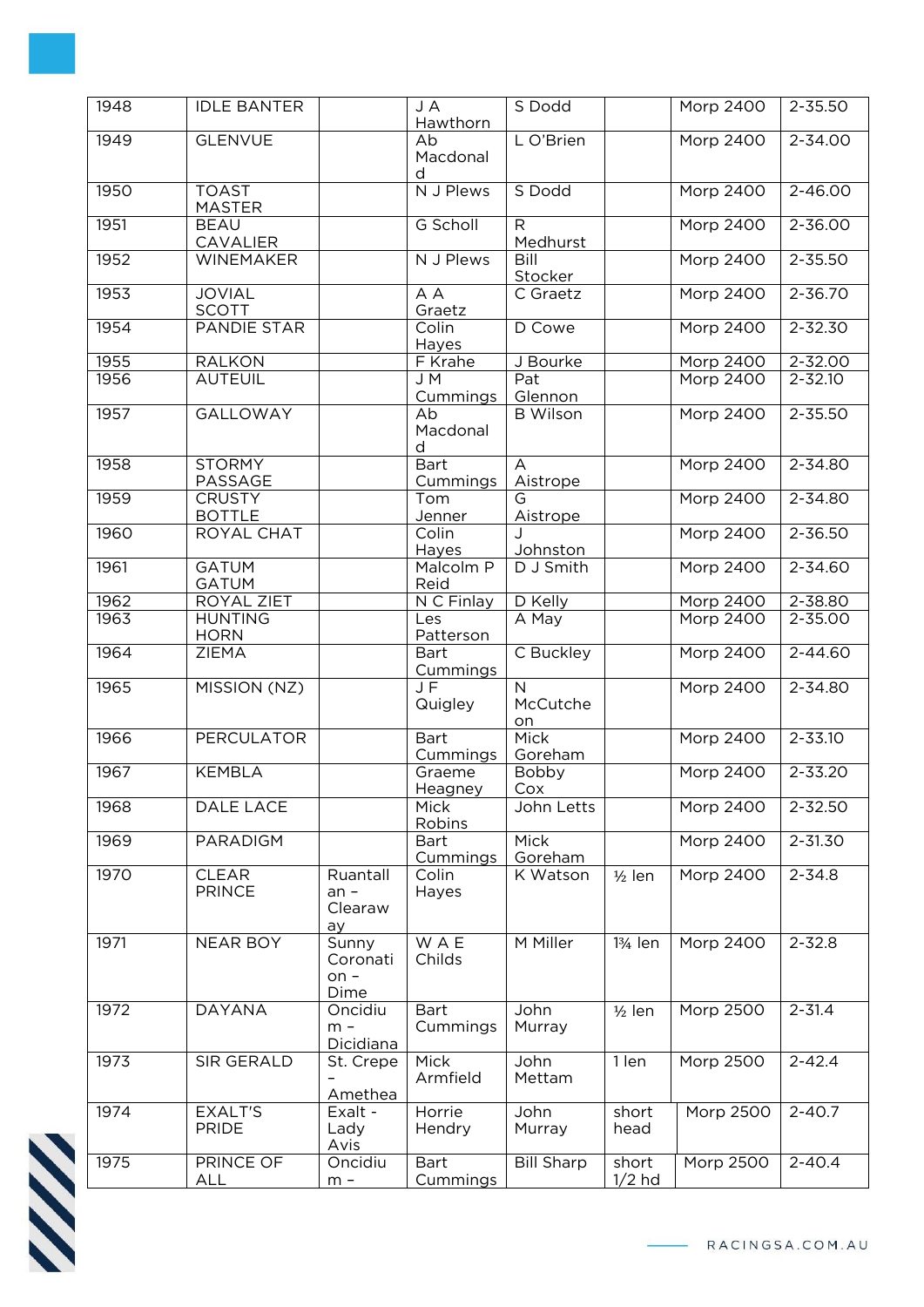|          |                                                                             | Aristocra<br><b>CV</b>                          |                              |                     |                      |                  |             |
|----------|-----------------------------------------------------------------------------|-------------------------------------------------|------------------------------|---------------------|----------------------|------------------|-------------|
| 1976     | <b>VACUUM</b>                                                               | Agricola<br>- Rather<br><b>Nice</b>             | <b>Bart</b><br>Cummings      | <b>Bill Sharp</b>   | short<br>$1/2$ hd    | Morp 2500        | $2 - 45.9$  |
| 1977     | <b>STORMY REX</b>                                                           | Storm<br>Ruler -<br>Chellissa                   | <b>Bart</b><br>Cummings      | <b>Bill Sharp</b>   | 1 len                | Morp 2500        | $2 - 41.5$  |
| 1978     | <b>REGAL</b><br><b>JESTER</b>                                               | Sovereig<br>n Plea -<br>Queen's<br>Legend       | Joe Hall                     | John<br>Murray      | 2 len                | <b>Chel 2400</b> | $2 - 38.1$  |
| 1979     | <b>TOP WARE</b>                                                             | Gargano<br>- Be<br>Aware<br>(NZ)                | Jim Cerchi                   | Des<br>Coleman      | long<br>neck         | V Pk 2600        | $2 - 36.1$  |
| 1980     | TASMAN (NZ)                                                                 | Sir<br>Tristram<br>- Miss<br>Filou              | <b>Brian</b><br>Ralph        | Peter<br>Shepherd   | short<br>$1/2$ hd    | <b>Morp 2500</b> | $2 - 47.9$  |
| 1981     | <b>BREWERY</b><br><b>BOY</b>                                                | Lorenzac<br>$cio -$<br>Amatrice                 | Tommy<br>Smith               | Wayne<br>Treloar    | 5 len                | Morp 2500        | $2 - 38.3$  |
| 1982     | <b>ENGLISH</b><br><b>WONDER</b>                                             | Twig<br>$M$ oss -<br>Karroo<br>(GB)             | John<br>Hawkes               | Peter<br>Shepherd   | long<br>neck         | Morp 2500        | $2 - 40.1$  |
|          | 1983 Not run Transferred from October 1983 To Adelaide Cup Meeting May 1984 |                                                 |                              |                     |                      |                  |             |
| 1984     | MAPPERLEY<br><b>HEIGHTS</b>                                                 | Sir<br>Tristram                                 | Colin<br>Hayes               | Michael<br>Clarke   | 11/ <sub>4</sub> len | Morp 2500        |             |
| 1985     | SIR ZEPHYR                                                                  | Claudine<br>Samazaa<br>$n$ (FR) -<br>Zephyr's   | <b>Brian</b><br>Smith        | Wayne<br>Harris     | 4 len                | Morp 2400        | $2 - 39.4$  |
| 1986     | <b>FRENCH</b><br><b>COTTON</b>                                              | Pride<br>Estamine<br>$t -$<br>Cotton<br>Blossom | Leon<br>Macdonal<br>d        | Alf<br>Matthews     | short<br>$1/2$ hd    | Morp 2400        | $2 - 36.7$  |
| 1987     | <b>SHARK'S FIN</b>                                                          | Crested<br>Wave -<br>Sweet<br>Class             | <b>Bart</b><br>Cummings      | Darren<br>Gauci     | short<br>neck        | Morp 2400        | $2 - 32.3$  |
| 07/05/88 | <b>CELTIC SPIRIT</b>                                                        | One<br>Pound<br>Sterling<br>Gaelic's<br>Ghost   | $\overline{A}E$<br>Elkington | N Barrett           | head                 | <b>Morp 2400</b> | $2 - 33.5$  |
| 06/05/89 | SEA BRIGAND                                                                 | Toy<br>Pindarri<br>- Spot<br>On Trish<br>(NZ)   | Pat<br>Conroy                | Gary<br>Clarke      | 2 len                | Morp 2400        | 2-33.26     |
| 12/05/90 | DIEGO (NZ)                                                                  | Oak<br>Ridge<br>$(FR)$ -<br>Zaviera             | Dave<br>O'Sullivan           | Lance<br>O'Sullivan | short<br>$1/2$ hd    | Morp 2400        | 2-29.46     |
| 11/05/91 | SHIVA'S<br><b>REVENGE</b>                                                   | Nassipou<br>$r$ (USA) -<br>How<br>About<br>Now  | <b>Bart</b><br>Cummings      | Simon<br>Marshall   | 1¼ len               | Morp 2400        | 2-23.48     |
| 09/05/92 | SUBZERO                                                                     | Kala<br>Dancer                                  | Lee<br>Freedman              | Greg Hall           | $1\frac{1}{2}$ len   | Morp 2400        | $2 - 35.11$ |

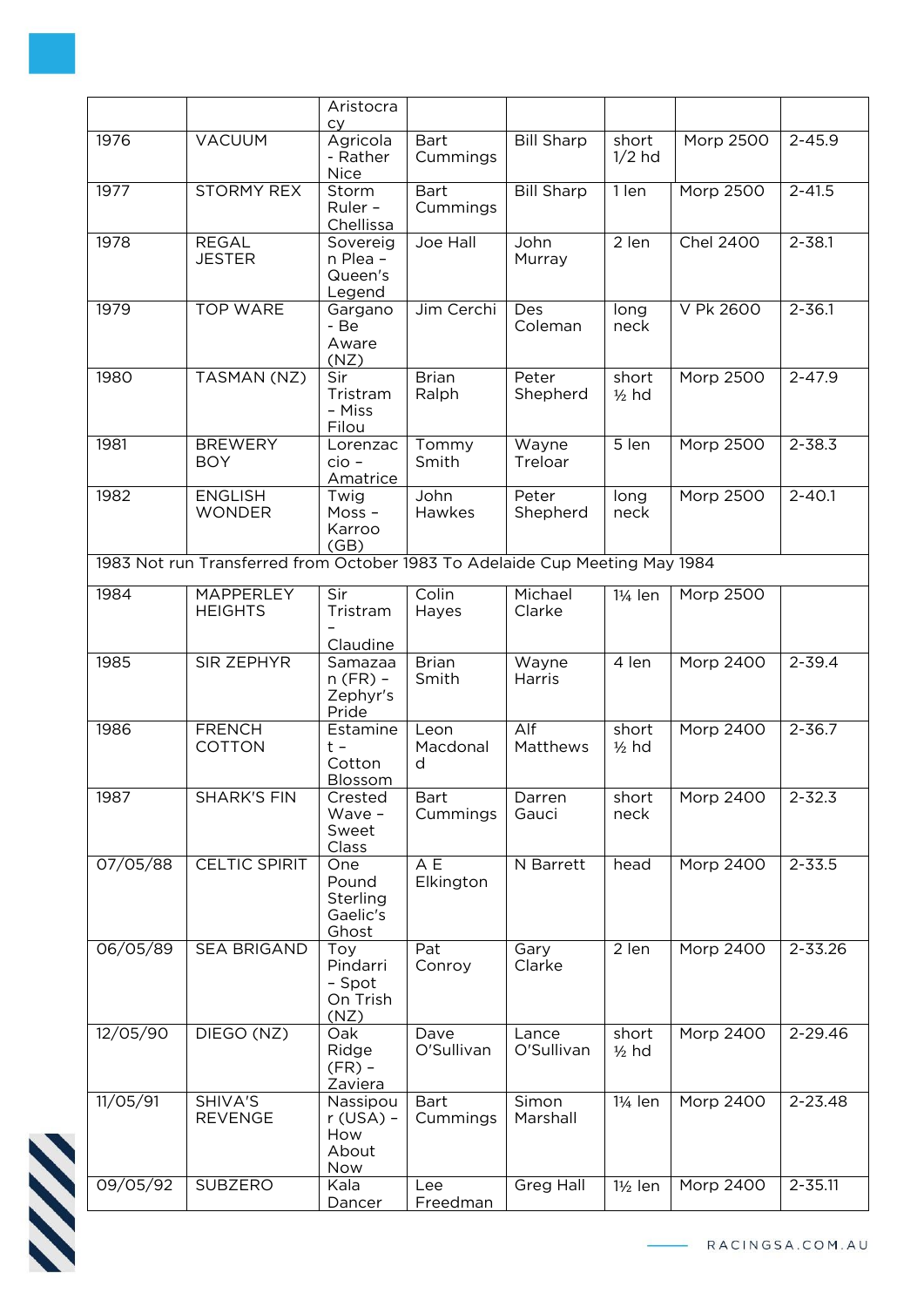|                            |                               | $(GB)$ -<br>Wiley<br>Trade                                 |                              |                         |                       |                  |             |
|----------------------------|-------------------------------|------------------------------------------------------------|------------------------------|-------------------------|-----------------------|------------------|-------------|
| 08/05/93                   | <b>OUR POMPEII</b>            | Pompeii<br>Court<br>Hunza                                  | George<br>Hanlon             | Troy<br>Jackman         | 13/ <sub>4</sub> len  | Morp 2400        | 2-32.89     |
| 07/05/94                   | <b>BULLWINKLE</b>             | Bellotto<br>$(USA) -$<br>Pintaj                            | Michael<br>Kent              | Patrick<br>Payne        | $\frac{1}{2}$<br>head | Morp 2500        | $2 - 31.48$ |
| 06/05/95                   | <b>COUNT</b><br><b>CHIVAS</b> | Lord<br>Ballina -<br>Inquisit<br>(NZ)                      | Don<br>Sellwood              | Noel<br>Harris          | $3/4$ len             | Morp 2500        | 2-38.60     |
| 11/05/96                   | <b>CHEVIOT</b>                | Average<br>Game -<br>Cerraqui<br>ta                        | Cliff<br><b>Brown</b>        | Damian<br><b>Browne</b> | 1¼ len                | <b>Morp 2500</b> | 2-36.83     |
| 10/05/97                   | MARKHAM                       | Salieri<br>$(USA) -$<br>Fetoon<br>(GB)                     | <b>Cliff</b><br>Brown        | Jason<br>Holder         | 2 len                 | Morp 2500        | 2-39.81     |
| $\frac{09}{05}{\sqrt{98}}$ | <b>BULTA</b>                  | High<br>Regard -<br>Carlowri<br>e's<br>Debut               | Tim White                    | Nash<br>Rawiller        | long<br>neck          | Morp 2500        | 2-39.26     |
| 08/05/99                   | SHOWELLA                      | Lord<br>Ballina -<br>Show<br>Queen<br>(NZ)                 | Frank<br>Ritchie             | Eddie<br>Wilkinson      | 11/ <sub>4</sub> len  | Morp 2500        | 2-36.72     |
| 06/05/00                   | <b>BLUE</b><br><b>MURDER</b>  | <b>Bluebird</b><br>$(USA) -$<br>Forest<br>Mint<br>USA)     | <b>Cliff</b><br><b>Brown</b> | Matthew<br>Gatt         | 13/ <sub>4</sub> len  | Morp 2500        | 2-38.43     |
| 12/05/01                   | <b>BIG PAT</b>                | Full and<br>By (NZ)<br>- Put In<br>Place<br>(NZ)           | Peter<br>Tulloch             | Peter<br>Mertens        | 2 lens                | Morp 2500        | $2 - 36.25$ |
| 11/05/02                   | PANTANI (NZ)                  | Pentire<br>$(GB)$ -<br>Dewama<br>r                         | Robbie<br>Laing              | Danny<br>Nikolic        | nose                  | Morp 2500        | 2-37.89     |
| 10/05/03                   | <b>MUMMIFY</b>                | Jeune<br>$(GB)$ -<br>Cleopatr<br>a's Girl                  | Lee<br>Freedman              | Danny<br>Nikolic        | 2 lens                | <b>Morp 2500</b> | 2-38.75     |
| 15/05/04                   | <b>HARD TO GET</b>            | Geiger<br>Counter<br>$(USA)$ -<br>Rarely<br>Caught(<br>NZ) | Mark<br>Kavanagh             | Joe<br>Bowditch         | 13/ <sub>4</sub> len  | Morp 2500        | 2.37.10     |
| 14/05/05                   | TAILS OF<br><b>TRIOMPHE</b>   | Archway<br>$(IRE) -$<br>Spinning<br>Heads                  | Terry<br>O'Sullivan          | Paul Gatt               | $2\frac{1}{4}$<br>len | Morp 2500        | 2-37.74     |
| 07/05/06                   | <b>TESTAFIABLE</b>            | Testa<br>Rossa-<br>Jamelde<br>n Echo<br>(NZ)               | Peter G<br>Moody             | Greg<br>Childs          | 13/ <sub>4</sub> len  | Morp 2500        | 2.43.39     |

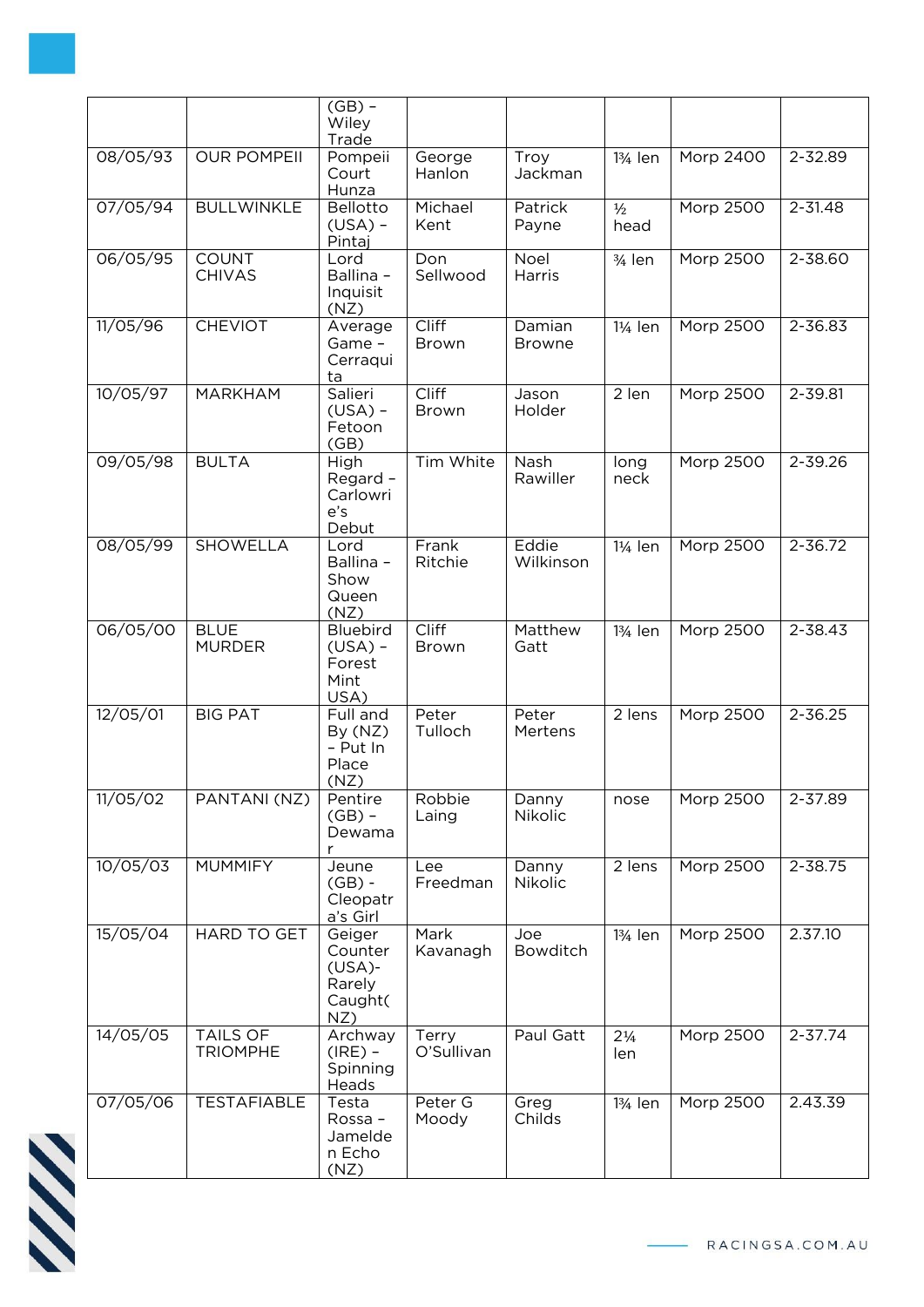| 06/05/07 | <b>LAZER SHARP</b>                 | Zariz -<br>Scadabb<br>a                                    | Jamie<br>Edwards                          | <b>Brad</b><br>Rawiller | 1¼ len                               | Morp 2500        | 2-37.65     |
|----------|------------------------------------|------------------------------------------------------------|-------------------------------------------|-------------------------|--------------------------------------|------------------|-------------|
| 12/04/08 | ZARITA (NZ)                        | Pentire<br>$(GB)$ -<br>Gin<br>Player<br>(NZ)               | Pat<br>Hyland                             | Greg<br>Childs          | 3/4 len                              | Morp 2500        | 2-39.53     |
| 02/05/09 | <b>REBEL</b><br><b>RAIDER</b>      | Reset -<br>Picholine                                       | Leon<br>Macdonal<br>d                     | Clare<br>Lindop         | 4 len                                | Morp 2500        | 2-40.39     |
| 02/05/10 | <b>KIDNAPPED</b>                   | Viscount<br>Youthful<br>Presence                           | Peter<br>Snowden                          | Kerrin<br>McEvoy        | long<br>head                         | <b>Morp 2500</b> | $2 - 37.21$ |
| 08/05/11 | <b>SHADOWS IN</b><br>THE SUN       | Dane<br>Shadow<br>- Best<br>Out<br>West                    | Anthony<br>Cummings                       | Ben<br>Melham           | 3/4 len                              | <b>Morp 2500</b> | 2-39.88     |
| 05/05/12 | <b>ZABEELIONAI</b><br>RE (NZ)      | Zabeel<br>$(NZ)$ -<br>Kisumu                               | Leon<br>Corstens                          | Damien<br>Oliver        | $1/2$ len                            | Morp 2500        | $2 - 42.16$ |
| 04/05/13 | <b>ESCADO</b>                      | Casino<br>Prince -<br>Secret<br>Cause                      | Matt<br>Laurie                            | Ben<br>Melham           | $1 \frac{3}{4}$<br>len               | <b>Morp 2500</b> | 2-39.05     |
| 03/05/14 | <b>KUSHADASI</b>                   | Choisir-<br>Shanghai<br>Moon                               | Richard<br>Jolly                          | Steven<br>Arnold        | Nose                                 | Morp 2500        | 2-41.98     |
| 09/05/15 | <b>DELICACY</b>                    | AI<br>Maher-<br>Simply<br>Wicked                           | Grant<br>Williams                         | Peter Hall              | $1\frac{1}{2}$<br>len                | Morp 2500        | 2-37.91     |
| 14/05/16 | <b>HOWARD BE</b><br>THY NAME       | Redoute'<br>S<br>Choice-<br><b>Bellini</b><br>Rose         | Darren<br>Weir                            | John Allen              | $1/2$ Len                            | <b>Morp 2500</b> | 2-40.08     |
| 13/05/17 | <b>VOLATILE MIX</b><br>(NZ)        | Pentire<br>$(GB)$ -<br>Utopia<br>(NZ)                      | Darren<br>Weir                            | John Allen              | 1/2<br>Len                           | Morp 2500        | $2 - 37.09$ |
| 12/05/18 | <b>LEICESTER</b>                   | Wanted<br>- Defy<br>The<br>Odds<br>(GB)                    | Darren<br>Weir                            | Damian<br>Lane          | $1\frac{1}{2}$<br>Len                | Morp 2500        | 2-38.95     |
| 11/05/19 | <b>QAFILA</b>                      | Not a<br>Single<br>Doubt-<br>Zighy<br>Bay<br>(USA)         | David &<br>Ben Hayes<br>& Tom<br>Dabernig | Cory<br>Parish          | $3\frac{1}{2}$<br>Len                | Morp 2500        | 2-39.06     |
| 09/05/20 | <b>RUSSIAN</b><br>CAMELOT<br>(IRE) | Camelot<br>$(GB)$ -<br>Lady<br>Baboosh<br>ka (GB)          | Danny<br>O'Brien                          | John Allen              | $1\frac{3}{4}$<br>Len                | Morp 2500        | 2-42.04     |
| 08/05/21 | <b>EXPLOSIVE</b><br>JACK (NZ)      | Jakkalbe<br>rry<br>$(IRE)$ -<br>Extra<br>Explosiv<br>e(NZ) | Ciaron<br>Maher &<br>David<br>Eustace     | John Allen              | 2 <sup>1</sup> / <sub>2</sub><br>Len | Morp 2500        | 2-38.99     |